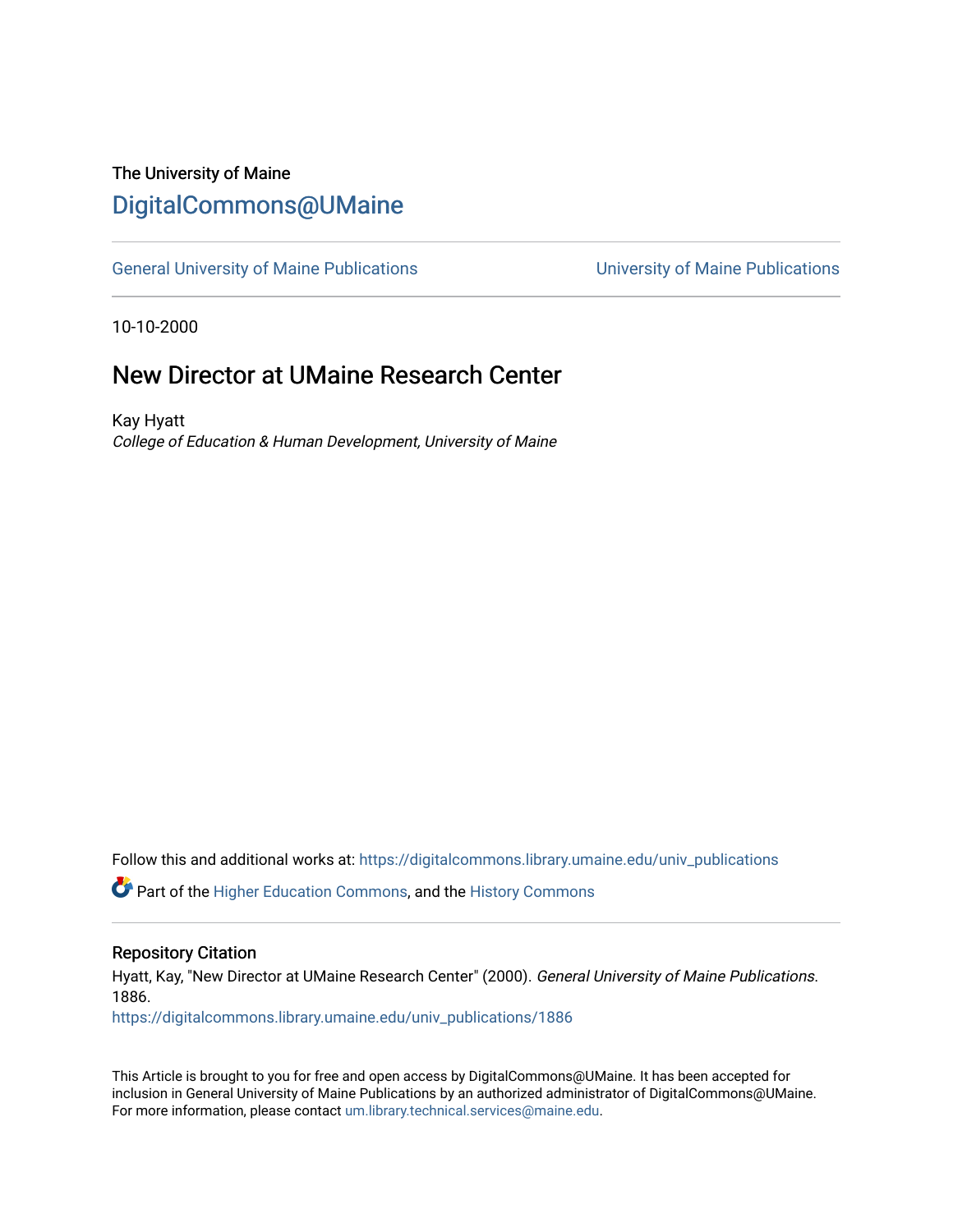# COLLEGE OF EDUCATION **& HUMAN DEVELOPMENT**

**Selected News Releases** 

## **New Director at UMaine Research Center**

ORONO, Maine -- The Center for Research and Evaluation at the University of Maine's College of Education and Human Development has a new director. Walter Harris of Orono, veteran faculty member and administrator in the College, succeeds Walter McIntire, who retired after a long career at UMaine.

The Center is the primary research arm of the College and its various inquiry units and serves as a public resource for providing and explaining educational data, analysis and trends at the state and national levels. Center staff conduct qualitative and quantitative research, develop custom-designed studies and program evaluations, and generate comparative data to inform decisions and help policymakers forecast and more effectively address challenges and opportunities.

Harris also serves as co-director of the Maine Education Policy Research Institute. The Institute was established by the State Legislature in 1995 as a joint effort of the UMaine and University of Southern Maine educational research units to provide an unbiased source of research, assessment and projections regarding Pre-K-12 education. In addition, he is responsible for overseeing the College's externally funded projects representing more than \$5 million in federal and state grants and contracts.

"Research and data hold up a mirror that reflects a reality," says Harris. "It can confirm what we know or present a totally new picture, and nearly always offers a different way of looking at and using information."

Among his goals, Harris wants to better use technology in conducting and presenting the Center's work, including electronic surveying to gather information and making data and publications more fully available on the Internet. School leaders and policymakers around the country regularly request copies of the Center's research on controversial educational issues such as weighted grades, challenging behaviors and commercialization of public schools, in addition to in-depth statistical analyses of policy and factors influencing educational equity and student achievement.

"The data we have and constantly produce is highly relevant to the contemporary scene," says Harris. "Information is a valuable product that helps people find solutions, make research-based decisions and to understand what's happening in education in Maine and nationally."

Harris' broad view of educational issues and policy, his collaborative leadership style and grantprocurement and technology skills will continue and build the Center's extensive connections and high credibility, according to Robert Cobb, dean of the College of Education and Human Development. "His genuine caring about Maine schools, children and families will strengthen the research that influences policy and practice," says Cobb.